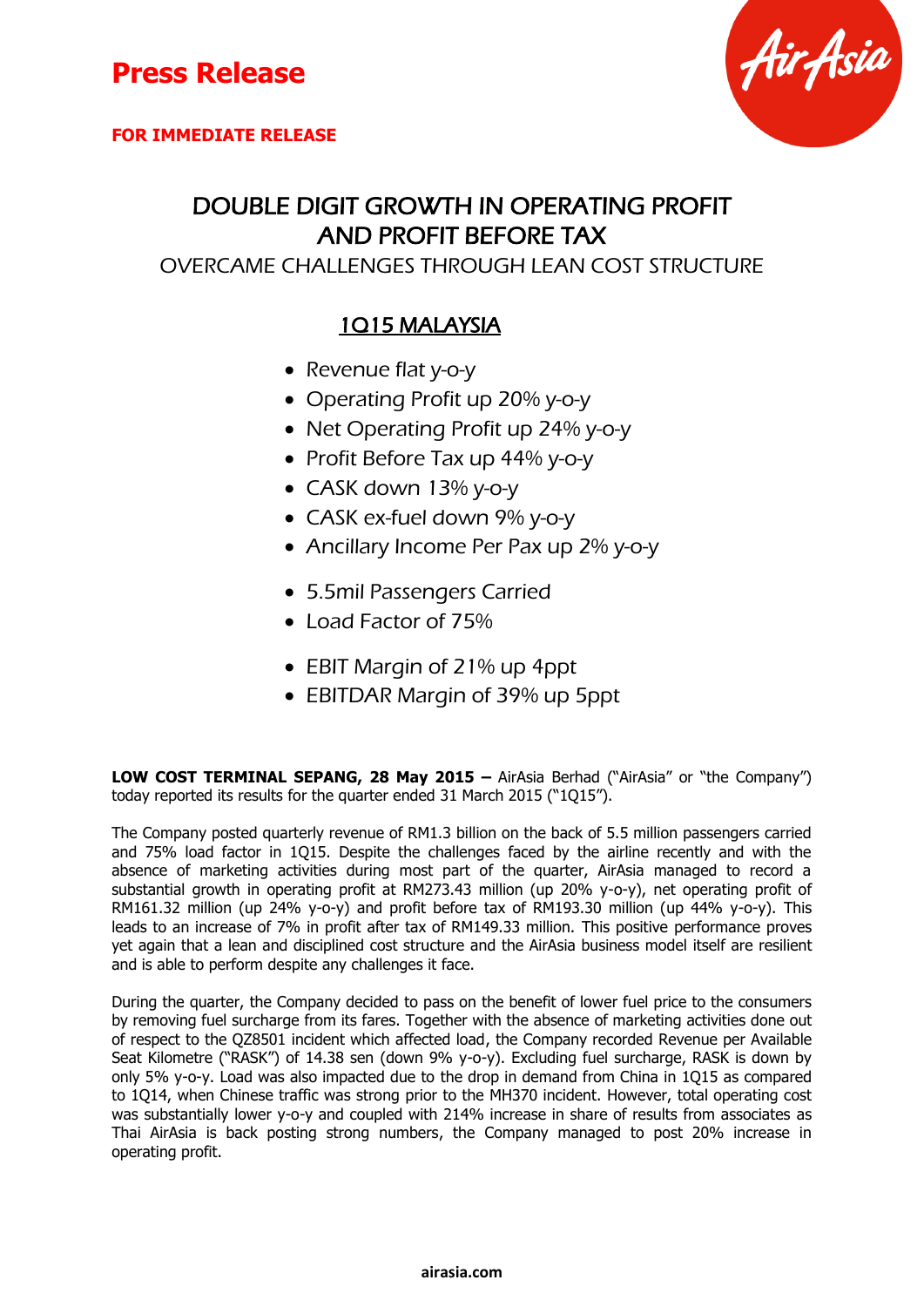

#### **FOR IMMEDIATE RELEASE**

During the quarter under review, AirAsia divested its holding in AAE Travel Pte Ltd ("AAE Travel") from 50% to 25% to take advantage of the good valuation and monetise its investment after four years. This is part of the Company's strategy to help grow its adjacency businesses and divest when the valuation is right. This quarter saw the Company posting a gain on disposal of interest in AAE Travel of RM320.50 million.

AirAsia was able to record a 44% increase in profit before tax at RM193.30 million. This was despite the provision for loss related to the sale and leaseback of aircraft which will see cash contribution in the second quarter of the year, and also despite the unrealised foreign exchange loss on borrowings due to the adverse movement in the exchange rate on USD denominated borrowings. The foreign exchange loss was as a result of the changes in the closing forex y-o-y which are just merely accounting valuation.

AirAsia Berhad CEO, Aireen Omar said, "Although RASK saw a decrease of 9% y-o-y mainly due to lower load as a result of the absence of marketing, ancillary revenue as a whole increased 7% y-o-y driven by 4% increase in baggage fees which remains the largest contributor followed by cargo and assigned seat. We also saw good growth in other ancillary offerings including insurance (up 33% y-oy), inflight meals (up 15% y-o-y) and connecting fees from Fly-Thru (up 10% y-o-y). This resulted in 2% increase in ancillary income per pax at RM47."

Aireen added, "The lower load was also due to the drop in demand from China in 1Q15 as compared to 1Q14 which had a stronger demand prior to the MH370 incident. But we are seeing the demand from China improving starting from the second quarter of this year."

The Company's cost, measured in terms of Cost per Available Seat Kilometre ("CASK") was reported at 11.35 sen, down 13% y-o-y due to lower aircraft fuel expenses (down 9% y-o-y) on the back of 20% lower average fuel price at US\$88 per barrel. Coupled with lower marketing costs and with the Company's efforts in maintaining a lean cost structure that is in-line with growth, the Company recorded CASK ex-fuel of 6.00 sen (down 9% y-o-y).

Aireen highlighted, "During challenging times such as the one we faced, maintaining a disciplined cost structure proves to be an effective strategy yet again. The contraction of our operating expenses along with the contribution from associates were able to widen our RASK-CASK spread by 10% y-o-y allowing us to book good profitability this quarter. This is why we continue to emphasise the importance of low cost in the Company, without ever compromising on safety."

Aireen highlighted, "Our strategy of growing cash further is beginning to show. At the end of the first quarter, we saw our deposits, bank and cash balances grew by 20% at RM1.6 billion from the previous quarter of RM1.34 billion. This will continue as we target to grow more cash from operations by increasing revenue and reducing cost further and via capacity management through the sale of older or vintage aircraft with the aim of maintaining a young and efficient fleet."

Thai AirAsia ("TAA") posted revenue of THB7.75 billion in 1Q15, a substantial increase of 20% from the same period last year. This quarter saw the associate recorded a 245% increase in operating profit of THB1.20 billion which led to a 277% y-o-y increase in profit after tax at THB922.78 million. AirAsia Group CEO Tony Fernandes commenting on TAA's performance, "As I said before, Thailand is a robust market that could overcome any given situation. Together with the stress-tested AirAsia business model, TAA was able to record another quarter of strong performance after a couple of challenging quarters prior to 4Q14. The increase in revenue was on the back of a 19% increase in the number of passengers carried in 1Q15 with a 3% y-o-y improvement in average fare at THB1,755, aided by the continued improved demand from China. Load factor also saw a 3 percentage points ("ppt") increase at 83%, which led to a 3% y-o-y increase in RASK. The triple digit growth in operating profit was also attributed to the lower cost incurred by the associate as CASK was reported at THB1.48, 8% lower y-o-y."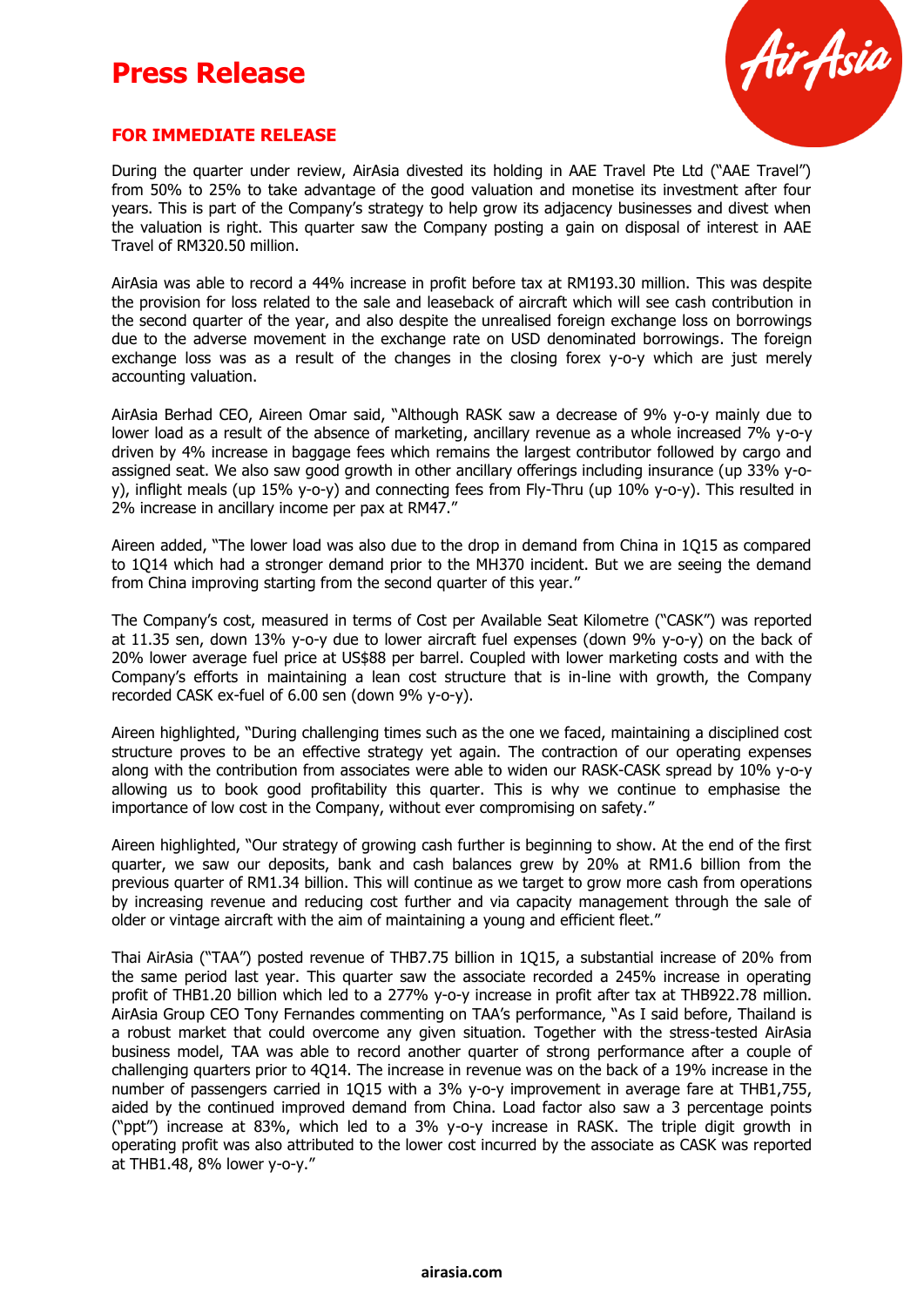

#### **FOR IMMEDIATE RELEASE**

Indonesia AirAsia ("IAA") faced a challenging first quarter right after the QZ8501 incident at the end of December 2014. Although its average fare increased by 16% to IDR603,889 and ancillary income per pax increased 19% to IDR159,493, the associate's revenue fell 14% y-o-y due to 26% drop in the number of passengers carried due the absence of marketing. IAA's operating loss contracted slightly by 0.4% at IDR388.66 billion but registered a loss after tax of IDR530.78 billion. Tony highlighted, "IAA was on a good turnaround track in the last two quarters of 2014 but unfortunately was faced with a tragedy that impacted its turnaround timeline. Nevertheless, our brand was not impacted but instead became stronger along with our people. The management and I will continue to focus on driving IAA towards profitability." IAA's RASK declined 6% y-o-y to IDR413.55 and its CASK was reported at IDR549.02, down 3% y-o-y from 32% lower aircraft fuel expenses.

On Philippines' AirAsia ("PAA"), Tony said, "PAA's turnaround story is developing quite well as we see positive growth coming from the associate, especially with the 11ppts improvement to its load factor at 77%. PAA recorded 25% increase in RASK and managed to reduce its CASK by 2% to PHP2.96. Ancillary income per pax also saw a 14% increase y-o-y and altogether the associate managed to record a narrower net loss this quarter. We are targeting for PAA to be profitable in the fourth quarter of 2015 and to continue to remain cash positive."

On AirAsia India's ("AAI") third full quarter performance, Tony said, "AAI continued to post strong loads and in 1Q15 it recorded 79% load factor with 0.24 million passengers carried. With the new Delhi hub launching its first flights on  $21<sup>st</sup>$  May 2015, AAI will embark on a strategic expansion plan through its two hubs covering both the southern (Bengaluru) and northern part of India."

#### **Outlook**

Commenting on the Company's outlook, Tony said, "There are a number of catalysts that will drive AirAsia Group this year. The Company's performance in the first quarter of the year alone proved that despite of the challenges faced, we were able to post good numbers on the back of a better operating environment and well planned and executed internal strategies."

Tony highlighted, "One of the main catalysts is a more rational market in Malaysia. The restructuring of Malaysia Airlines will bring about a healthier competition environment which will be good for all industry players and for the consumers themselves. Airline operators in general are now a bit more disciplined in their capacity management setting the stage for a better operating environment in 2015."

"Sales are looking good in the second quarter as demand from China is slowly coming back. During the first eight weeks of the second quarter, we saw an 18% y-o-y increase in sales for the whole Group with 21% y-o-y increase in Malaysia, 15% increase in Thailand and 27% increase in the Philippines. Load factor across the Group also generally forecasted to improve y-o-y in the second and third quarter on the back of improved demand and disciplined capacity management."

Tony added, "We also continue to drive our ancillary revenue up through a combination of improvements on existing offerings and the introduction of new products. On the existing offerings, we are looking into introducing dynamic pricing which means offering different prices based on seasonality, routes and special promotions. On top of that, we are targeting to double the spend per head on our food & beverages ("F&B") through rebranding and new products such as brewed coffee onboard. Apart from the existing offerings, our newly launched AirAsia EZPay currency wallet which could hold up to seven currencies at lower rates will drive cashless transactions and higher conversion for ancillary take-up. AirAsia also just launched a new online system in April which is four times faster than its predecessor with better booking flow that will improve conversion as well. But the big item that will push the ancillary income per pax to RM50 and even RM60 would be duty free. We have big and exciting plans in store for duty free which include the newly launched website (www.bigdutyfree.com) along with credit card payments on board."